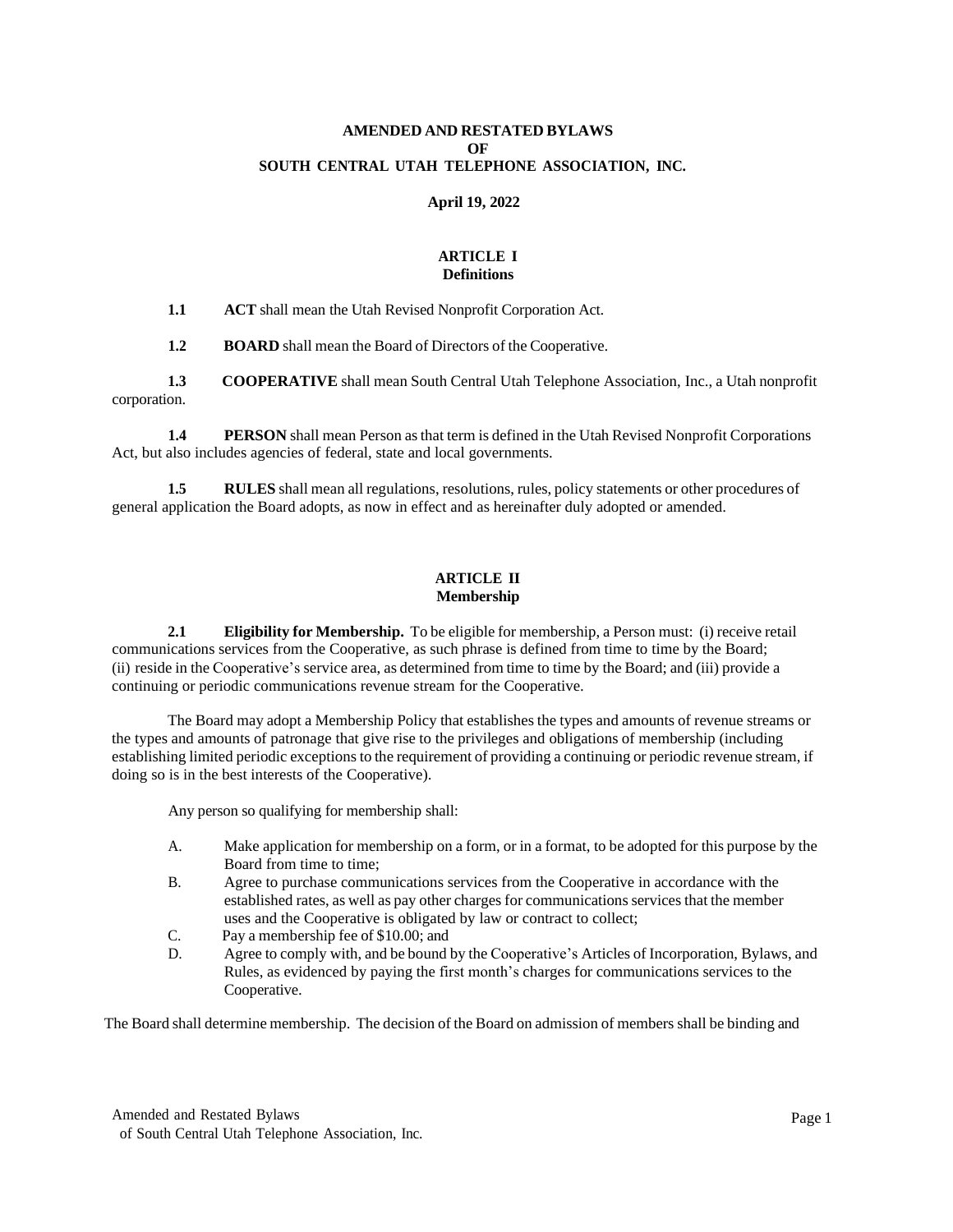conclusive. The status of all memberships shall be asreflected upon the books of the Cooperative and no membership certificates will be issued.

**2.2 Membership**. No member may hold more than one membership in the Cooperative. A husband and wife may become joint members upon compliance with the requirements of Section 2.1 and establishing a service account in the name of both spouses. With respect to such joint membership:

- A. There shall be but one vote;
- B. Termination of either joint member shall eliminate the joint membership, except that on the death of either husband or wife, the survivor shall continue as a member; however, the estate of the deceased spouse shall not be released from any debts due the Cooperative;
- C. Presence at a meeting or waiver of notice by either joint member shall be considered as presence or waiver by the joint membership;
- D. Notice to either joint member shall constitute notice to both;
- E. Either joint member may be eligible as a member of the Board but not both at the same time; and
- F. Expulsion or withdrawal of a joint member shall terminate the membership in its entirety.

**2.3 Transferability.** Evidence of membership shall be in such form, including but not limited to a receipt for payment of the membership fee, as the Board may determine from time to time. Membership in the Cooperative shall not be transferable.

**2.4 Purchase of Communications Services.** Each member who applies for communications services shall, as soon as service is available, take service from the Cooperative. The members shall pay for such communications services timely at rates in accordance with either established rates or tariffs as fixed by the Board, or, for the communications services rendered by other carriers, at the rates that the Cooperative is obliged to bill and collect by contractual arrangements with other carriers. It is expressly understood that the amounts received by the Cooperative for providing communications services to its members in excess of costs are furnished by members from the moment of receipt as capital, and each member shall be credited with the capital so furnished as provided in these Bylaws. However, the Cooperative is not obligated to furnish such credits for communications services that are not billed and collected by the Cooperative even when such services are partially rendered over the facilities of the Cooperative. Each member shall pay the above amounts and such other amounts as may be owed by each to the Cooperative as and when the same shall become due and payable.

**2.5 Termination of Membership.** A member may voluntarily terminate membership in the Cooperative by written notice to the Cooperative and upon compliance with the Rules, provided that such member has likewise discontinued the member's communications connection. The Board may terminate the membership of a member if:

- A. The member, for a period of thirty (30) days after communications service is available to the member, has not permitted the installation of service;
- B. The member has ceased to purchase communications service from the Cooperative;
- C. The member fails to make payments for communications services or otherwise violates the
- terms and provisions of the Articles of Incorporation, these Bylaws or the Rules;
- D. The member dies, or is legally dissolved; or
- E. The member no longer satisfies the eligibility requirements of Section 2.1.

Termination by action of the Board shall take effect upon mailing of notice thereof to the member at the member's address of record with the Cooperative.

**2.6 Appeal of Termination Determination.** If a membership is terminated by the Board based on any of the grounds set forth in Section 2.5 (except Section 2.5 D, which grounds cannot be appealed), the member whose membership is thus terminated may within thirty (30) days thereafter file with the Secretary a written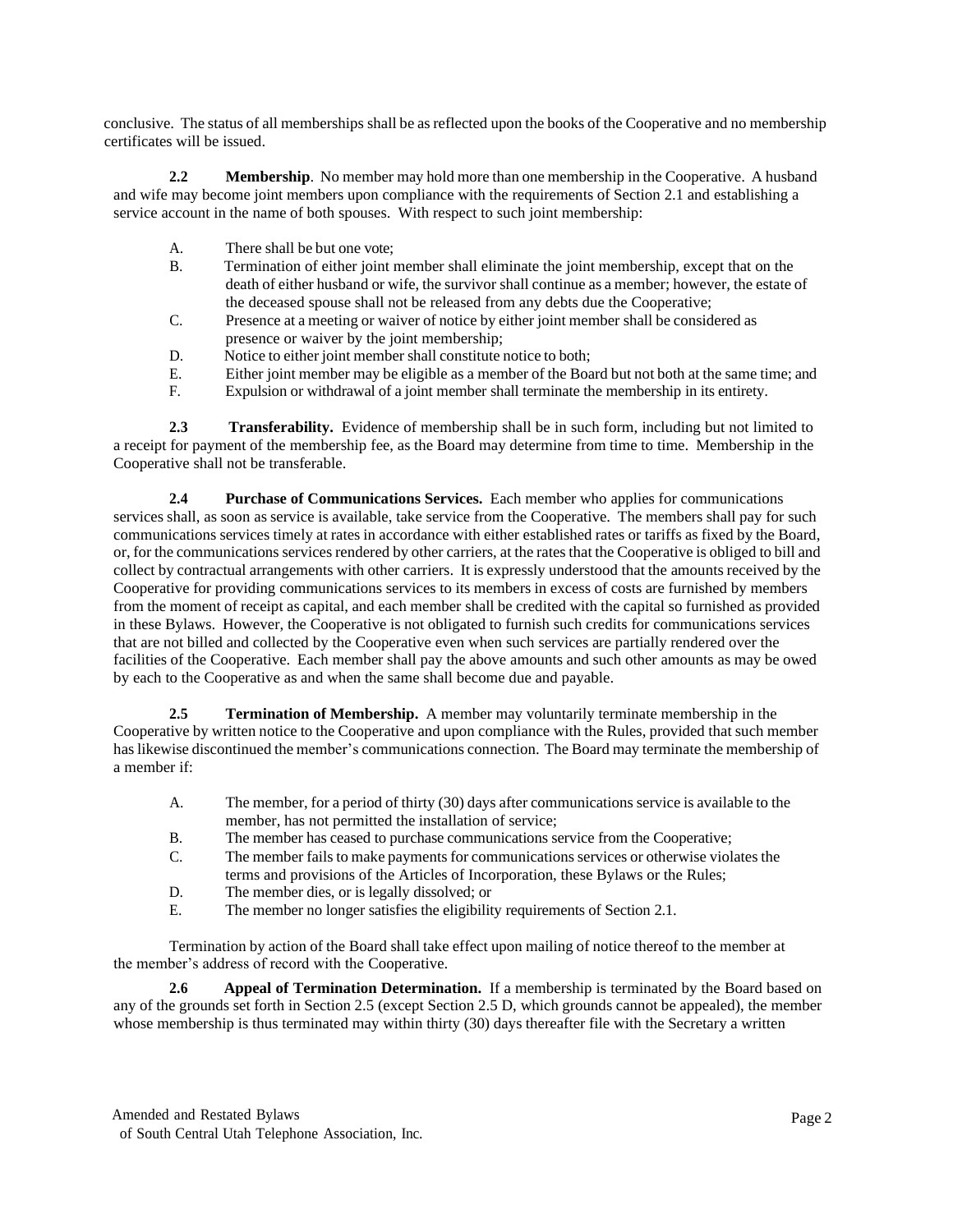request for a hearing, in which event that member shall be given an opportunity to be heard before the Board or such special committee asthe Board shall designate, and the Board thereafter shall reconsider and shall affirm or rescind the termination, all within sixty (60) days after the filing of such request for hearing. The Board's determination shall be final and conclusive, and no further appeal to the membership shall be allowed.

**2.7 Rights on Termination.** Upon termination of membership, the rights and interest of the terminating member in the property and assets of the Cooperative shall automatically terminate except for the terminating member's interest in the Cooperative's capital as evidenced by capital credits in the terminating member's capital credit account. Upon termination of membership, membership shall be canceled, and the membership fee shall revert to the Cooperative, it being recognized that the amount ofsuch membership fee will partially offset the expense of termination of service to the terminating member. Termination of membership in any manner shall not release a member or member's estate from any debts due to the Cooperative.

# **ARTICLE III Rights and Liabilities of the Cooperative and the Members**

**3.1 Service Obligations.** The Cooperative will use reasonable diligence to furnish adequate and dependable communications services, but it cannot and does not guarantee uninterrupted communications services, nor will it always be able to provide every service desired by each individual member.

**3.2 Cooperation of the Members.** The cooperation of members of the Cooperative isimperative to the successful, efficient, and economical operation of the Cooperative. Members who are receiving or who are requesting communications service shall be deemed to have consented to the reasonable use of their real property to construct, operate, maintain, replace or enlarge communications lines, overhead or underground, including all conduit, cables, wires, surface testing terminals, markers and other appurtenances under, through, across, and upon any real property. If access is for the benefit of other members, then the Cooperative and the member providing access across the member's real property will negotiate reasonable compensation for the access.

# **ARTICLE IV Meeting of Members**

**4.1 Annual Meeting.** The annual meeting of members shall be at such place and at such time in each calendar year as the Board may determine. At such meeting, the officers shall conduct necessary business and Directors shall be elected.

**4.2 Special Meetings.** Special meetings of the members may be called at any time by the Chairman of the Board. A special meeting shall be called by the Secretary upon the request thereof in writing signed by not less than 10% of the members of the Cooperative stating the business to be brought before the meeting. Such special meeting shall be held at such place and time as the Board may determine. Calls for special meetings of the members shall specify the time, place and purpose of such meeting and no business other than that specified in the call shall be considered at such meeting.

**4.3 Notices.** Written notice of every annual or special meeting of the members stating the time and place, and in the case of a special meeting the purpose thereof, shall be given to each member at such address of the member as appears in the records of the Cooperative, not less than ten (10) days nor more than sixty (60) days prior to the date fixed for such meeting. Notice of any meeting may be waived, and the presence of a member at a meeting shall constitute a waiver of notice.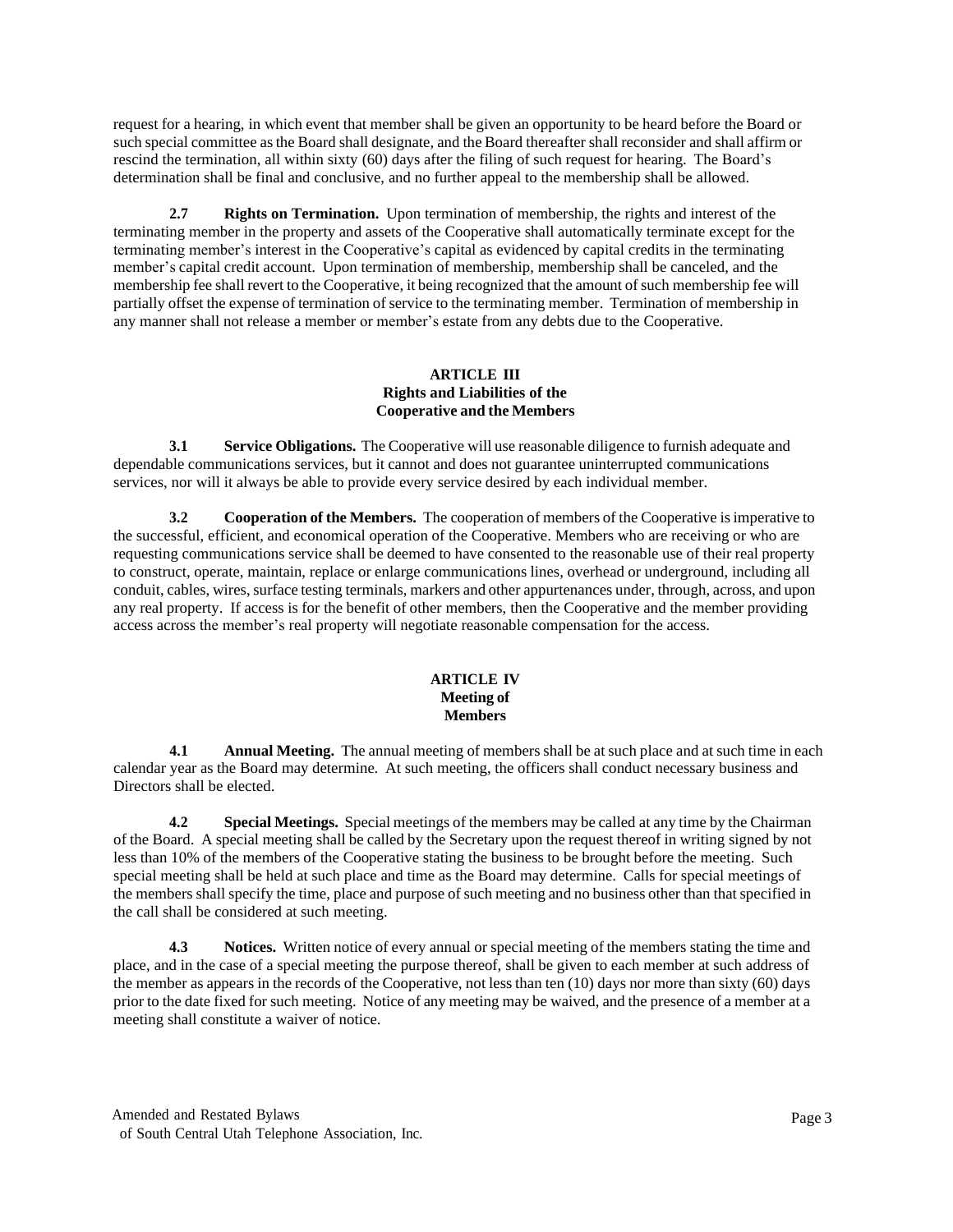**4.4 Quorum.** The members present at any meeting shall constitute a quorum for the transaction of

business.

# **4.5 Voting.**

- A. Each member (including a joint husband and wife membership) shall be entitled to only one vote.
- B. Voting by proxy shall not be permitted, but a member who is other than a natural person may designate a representative to cast its vote by written notice to the Secretary.
- C. Upon the call of any member for a vote by ballot on any issue, the vote on such matter shall be by ballot. The presiding officer shall call for a vote by ballot on any matter that the presiding officer believes will be contested.
- D. The Board may cause to be submitted by mail ballot any questions to be voted upon at any meeting of the members including the election of Directors. In such event the Secretary shall cause to be mailed to each member along with the notice of the meeting, the ballot on each such question, and a voting envelope that isto be authenticated by the member's signature. A vote so cast shall be counted as if the member were present and voting in person.

**4.6 Substantial Asset Disposition.** The sale, lease, exchange, or disposition of all or substantially all of the Cooperative's assets shall require the approval of two-thirds of the Cooperative's membership. Notwithstanding anything herein contained, the Board, without authorization by the members thereof, shall have full power and authority to authorize the execution and delivery or encumbering of any or all of the property, assets, rights, privileges, licenses, franchises, permits of the Cooperative, whether acquired or to be acquired and wherever situated, as well as the income and revenues therefrom, all upon such terms and conditions as the Board shall determine, to secure any indebtedness of the Cooperative.

# **ARTICLE V Board of Directors**

**5.1 Number.** The Board shall consist of ten (10) persons.

**5.2 Election and Term of Office**. The directors shall represent the following Director Districts, and each director district shall be represented by one director on the Board, as follows, to wit:

**Director District No. 1:** Angle, Antimony, Burrville, Circleville, Fish Lake, Greenwich, Junction, Kingston, Koosharem, Marysvale and the area surrounding said communities with 3-year terms beginning 1995.

**Director District 2:** Boulder, Escalante and the area surrounding said communities with 3-year terms beginning 1993.

**Director District No. 3:** Bryce Canyon, Cannonville, Henrieville, Tropic and the area surrounding said communities with 3-year terms beginning 1995.

**Director District No. 4:** Alton, Duck Creek, Glendale, Mt. Carmel, Orderville and the area surrounding said communities with 3-year terms beginning 1994.

**Director District No. 5:** Beryl, Enterprise, Escalante Valley, New Castle, Modena and the area surrounding said communities with 3-year terms beginning 1994.

**Director District No. 6:** Apple Valley and Hildale, Utah and Colorado City, Arizona, and the area surrounding said communities with 3-year terms beginning 1993.

**Director District No. 7:** Bicknell, Loa, Torrey and the area surrounding said communities (Wayne County) with 3-year terms beginning 1995.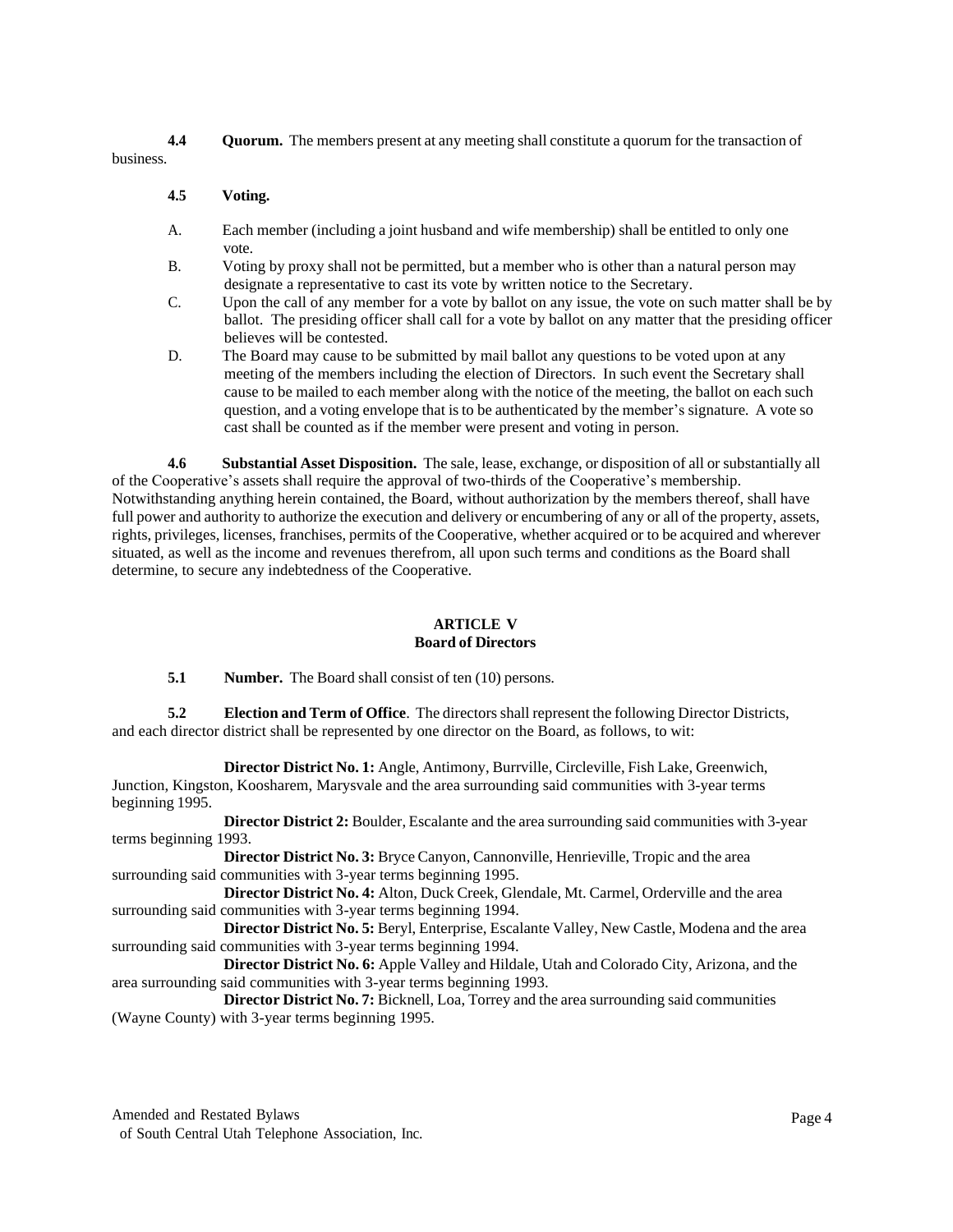**Director District No. 8:** Hatch, Panguitch and the area surrounding said communities with 3 year terms beginning 1993.

**Director District No. 9:** Minersville, Milford and the area surrounding said communities with 3-year terms beginning 1997.

**Director District No. 10:** Kanab, Utah and Fredonia, Pipe Springs/Moccasin and Jacobs Lake, Arizona and the area surrounding said communities with 3-year terms beginning 1998.

At annual meetings held thereafter, Directorsshall be elected to fill the vacancies in the offices expiring at such annual meeting and such Directors shall be elected for a three-year term. Directors shall serve until their successors are elected and assume office, or until their death, resignation or removal.

**5.3 Election of Director**s. Membersshall be limited to voting only for directors from the Director District where the member resides. To seek election as a Director, a qualified person desiring to be a candidate must submit to the Secretary an application, stating the candidate's desire to seek election to the Board Position at the next annual meeting. The application must be signed by the candidate and by not less than fifteen (15) other members of the same Director District as the candidate. No Member may sign more than one candidate's application. The application must be made on a form promulgated by the Cooperative, and must include a representation by the candidate that the candidate is qualified to become a Director in accordance with the criteria set forth in Section 5.4. By submitting the application, the candidate authorizes the Cooperative to verify the candidate's qualifications. The candidate must file the application with the Secretary not later than February 15 in the election year. If after February 15, there is only one (1) person who has filed an application for election to the Board of Directors from a District, the Board at its option, may declare said person elected to avoid additional expenses. If no member files such an application, the office shall be vacant and shall be filled asstated in these Bylaws.

#### **5.4 Qualifications of Directors.**

- A. Any person who is a member of the Cooperative shall be eligible to be elected and remain a Director of the Cooperative so long as the person is a bona fide resident of the District he or she wishes to represent and is not otherwise disqualified as provided in Section 5.4 B. The Board shall have sole discretion to determine whether a candidate or a Director is a bona fide resident under the totality of the circumstances, including, but not limited to occupying a residence in the District he or she wishes to represent; intention to reside in the District on a permanent basis; address on driver's license; and voter registration.
- B. Any person meeting one or more of the following criteria shall not be eligible to become or remain a member of the Board:
	- (i) A person who is an employee of the Cooperative or any of itssubsidiaries or affiliates, or the spouse of a current employee;
	- (ii) A person who has been employed by or the spouse of person who has been employed by the Cooperative or any of its subsidiaries or affiliates at any time within the four (4) year period immediately preceding the date set for election of such director.
	- (iii) A person who in any material way is financially interested in, or who is closely related to an employee or owner of, a competing enterprise or business engaged in selling or maintaining communications services, supplies, or facilities. The Board shall determine, by general rule or in particular circumstances, which enterprises or businesses are competitive and which interests are material.
	- (iv) A person who is closely related to any employee. A person who is living with, or has the same home as an employee. A person who is a member, or a representative of a member, who is not in good standing. For example, a member who does not have a history of patronizing the Cooperative, or paying the Cooperative timely for communications services, is not a member in good standing. The Board shall determine, by general rule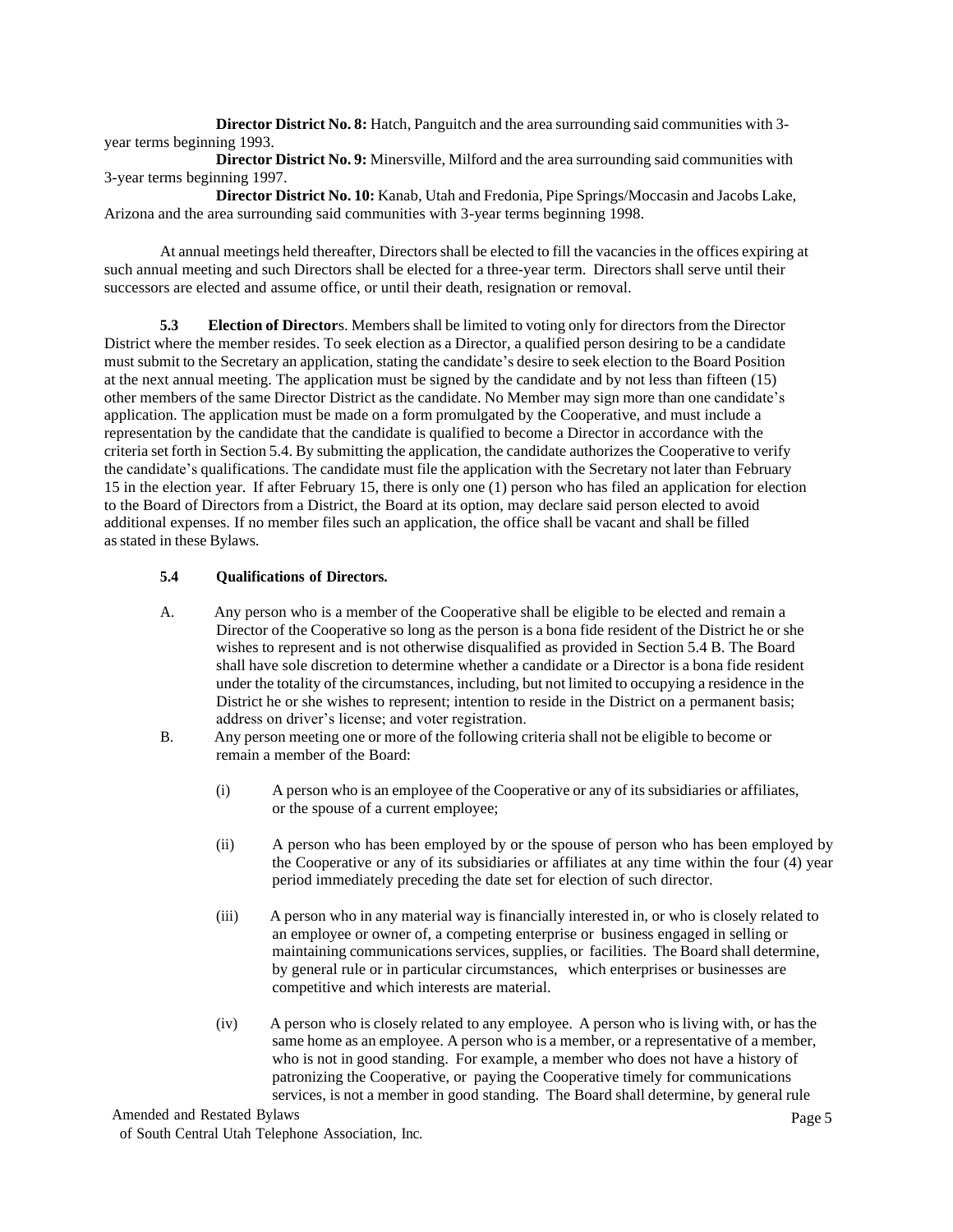or in particular circumstances, whether a member is in good standing.

- (v) A Director who fails to attend three consecutive regular or special Director meetings.
- (vi) A Director for whom the Cooperative cannot readily obtain a fidelity bond.

"Closely related" for purposes of these Bylaws is defined as: i) spouse; (ii) child or step child; (iii) parent or step parent; (iv) sibling; (v) grandparent or step grandparent; (vi) grandchild or step grandchild; (vii) the spouse of an individual described in (ii) through (vi) above; (viii)A trust or estate of which the director or any individual specified above is a substantial beneficiary; and (ix) a trust, estate, incompetent, conservatee, or minor of which the director is a fiduciary.

**5.5 Effect of Disqualification.** The determination of the Board that a Director is disqualified by reason of noncompliance with any of the subparagraphs of Section 5.4 B shall automatically create a vacancy in such Director's office.

**5.6 Vacancies.** Vacancies on the Board that occur other than by the expiration of a term of office shall be filled by a majority vote of the remaining Directors. Such appointment shall be for the unexpired term of the position.

**5.7 Regular Meetings.** The Board will hold regular meetings throughout the year in order to fulfill its duties under Article VI. Such regular meetings will be held at the principal executive office of the Cooperative unless otherwise designated; meetings of the Board may be held at any place within or outside of Utah. Any meeting, regular or special, may be held by conference telephone or similar communications equipment, so long as all Directors participating in the meeting may simultaneously hear each other during the meeting, in which event all participating Directors shall be deemed to be present in person at the meeting**.**

**5.8 Special Meetings.** Special meetings may be held at such time and place as the Board or the Chairman determine. Any business may be transacted at such meeting.

**5.9 Notices.** The meetings of the Board, whether special or regular, may be held on 24-hour notice given in any of the following ways: personally, or by mail, telephone, email, facsimile, or any other means reasonably calculated to provide actual notice to each Director. Attendance at a meeting shall constitute a waiver of objections to the Board of notice for the meeting. Any notice required to be given to a Director of meetings of the Board may be waived in writing either before, at, or after the meeting. Such waiver shall have the same force and effect as though due notice had been given.

**5.10 Quorum.** At all regular and special meetings of the Board a majority of the Board shall constitute a quorum. The act of a majority of the directors present at a meeting at which a quorum is present shall be the act of the Board.

**5.11 Action without a Meeting.** Any action that may be taken at a meeting of the Board may be taken without a meeting if consent in writing setting forth the actions so taken is signed by all of the Directors. Such consent shall have the same force and effect as a unanimous vote at a meeting.

**5.12 Compensation of Directors.** Compensation for Directorsshall be established by resolution of the Board, and may, upon resolution of the Board, include participation in benefits provided to employees, except for benefits based on wages. If authorized by the Board, Directors may also be reimbursed for expenses actually and necessarily incurred in carrying out Cooperative business or may be granted a reasonable per diem allowance by the Board in lieu of detailed accounting for expenses designated by the Board.

**5.13 Removal of Directors.** A Director may be removed for cause from office at an annual or special meeting of the members by a majority vote of all members residing in the District of the Director to be removed,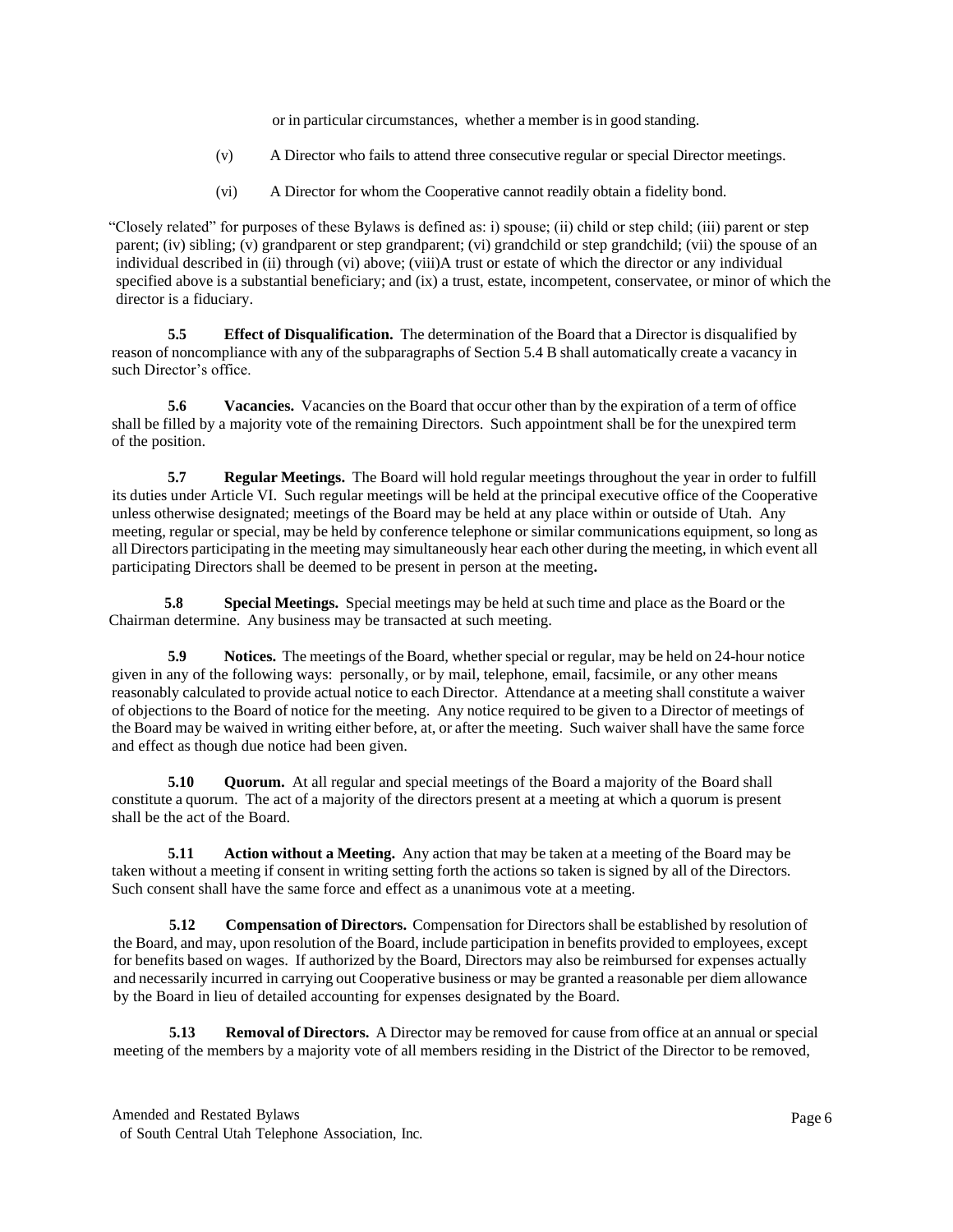voting in person at such meeting, in accordance with the following procedure:

- A. Notification that the purpose or one of the purposes, of the meeting is removal of the director, and the written reasons for the removal of the Director must be included in the notice of such meeting.
- B. The reasons for removal must be presented at the meeting.
- C. The Director whose removal is sought must have an opportunity to answer such reasons at the meeting prior to the vote for removal.

If the Director elects to provide a written answer to the stated reasons, the answer must be included with the meeting notice if the Secretary receives it at least five (5) days prior to the date of delivery of the meeting notice.

### **ARTICLE VI Powers and Duties of Directors**

**6.1 Powers.** The Board shall have and exercise the following powers, among those otherwise permitted by law:

- A. To make, alter, amend, or repeal bylaws for the regulation and management of the affairs of the Cooperative not inconsistent with Utah law or with the Articles of Incorporation.
- B. To appoint the Chief Executive Officer /General Manager of the Cooperative and to fix his/her compensation.
- C. To execute instruments on behalf of the Cooperative.
- D. To delegate to one or more of the directors or to the agents and employees of the Cooperative, such powers and duties as it may deem proper.
- E. To make its own policies, rules, regulations, and procedures, not inconsistent with Utah law, the Articles of Incorporation, and these Bylaws, as it may deem advisable for the management of the business and affairs of the Cooperative.

In addition to the powers expressly herein enumerated, the Board may exercise such powers and do such lawful acts as it may find to be proper, necessary or advisable for accomplishing any of the purposes of the Cooperative.

**6.2 Board Committees.** The Board, by resolution adopted by a majority of the Directors, or the Chairman with the consent of the Board, may appoint one or more standing or ad hoc committees consisting of two or more Directors, to serve at the pleasure of the Board. Each such standing or ad hoc committee shall only have the authority to make recommendations to the Board. The Board may designate one or more Directors as alternate members of any such committee, who may replace any absent member at any meeting of the committee, and may appoint one or more employees of the Cooperative to serve on any such committee.

Meetings and action of any committee shall be governed by, and held and taken in accordance with, the provisions of Article V, including those Sections entitled "Regular Meetings," "Special Meetings," "Notices," and "Quorum," with such changes in the context of those Bylaws as are necessary to substitute the committee and its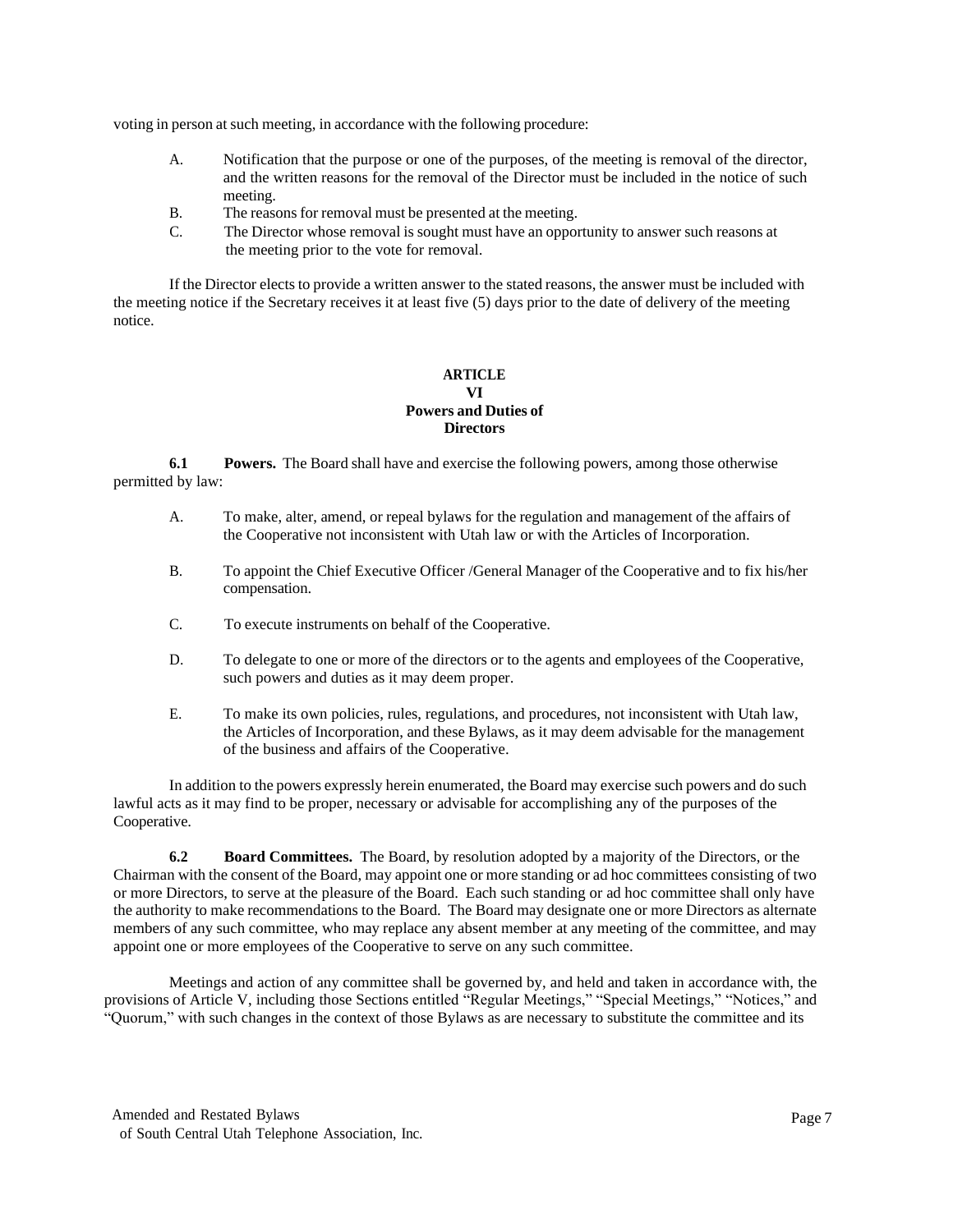members for the Board, except that the time of regular meetings of the committee may be determined either by resolution of the Board or by resolution of the committee; special meetings of any such committee may also be called by resolution of the Board. The Board may adopt rules not inconsistent with the provisions of these Bylaws for the governance of any such committee.

**6.3 Bonds.** The Board may require all officers, agents and employees charged by the Cooperative with responsibility for the custody of any of its funds or property to give bond with sufficient surety for the faithful performance of their official duties, the premium on such bonds to be paid by the Cooperative.

**6.4 Selection of Depository.** The Board shall have power to select one or more banks to act as depository of the funds of the Cooperative; to determine the manner of receiving, depositing and disbursing the funds of the Cooperative and the form of checks; to select the person or persons by whom the checks shall be signed; and to change such banks and the officer or officers, employee or employees, person or persons signing the checks.

**6.5 Record.** Without limiting any other power herein granted to the Board, the Board shall cause to be kept a complete record of all its acts and the proceedings of its meetings; shall cause a report reviewing the Cooperative's business for the year to be presented at the annual meeting; and shall supervise all officers and see that their duties are properly performed and that the business of the Cooperative is ably managed.

## **ARTICLE VII Officers, Agents and Employees**

**7.1 Offices to be Filled.** The principal officers of the Cooperative shall be a Chairman of the Board; a Vice-Chairman; a President-Chief Executive Officer; a Secretary; and a Treasurer. As necessary to help the President with the day-to-day operation of the Cooperative, the President may appoint one or more Vice Presidents, subject to the advice and confirmation of the Board. The offices of Chairman, Vice- Chairman, and Secretary must be filled by Directors; other offices may be filled by persons who are not Directors. The offices of Chairman and President may not be filled by the same person. Except as provided below, all officers shall be elected by the Board at the first regular meeting of the Board following the annual meeting.

**7.2 Chairman of the Board.** The Chairman of the Board (sometimes "Chairman") shall preside over all meetings of the Board, and shall perform such other duties as may be required of him or her by the Board. The Chairman shall sign as Chairman such documents as the Chairman may be authorized to sign by the Board, shall be the official representative of the Cooperative at all meetings in which the Cooperative is entitled to representation, and shall perform such other duties and actsrequired of, or as may be usually required of an officer, or as may be prescribed by the Board.

**7.3 Vice-Chairman.** The duties of the Vice-Chairman shall be to assume the office of the Chairman in the Chairman's absence, and to perform such other acts and duties as may be prescribed by the Board or the Chairman.

**7.4 President-Chief Executive Officer.** The President-Chief Executive Officer (sometimes "President") may be, but is not required to be, a member of the Cooperative. The President shall, subject to the control of the Board, have general supervision, direction, and control of the day-to-day business affairs of the Cooperative. This officer shall have the general powers and duties of management usually vested in the office of President-Chief Executive Officer of a cooperative and shall have such other powers and duties as may be prescribed by the Board or the Bylaws and shall perform such duties and shall exercise such authority asthe Board may from time to time vest in him or her.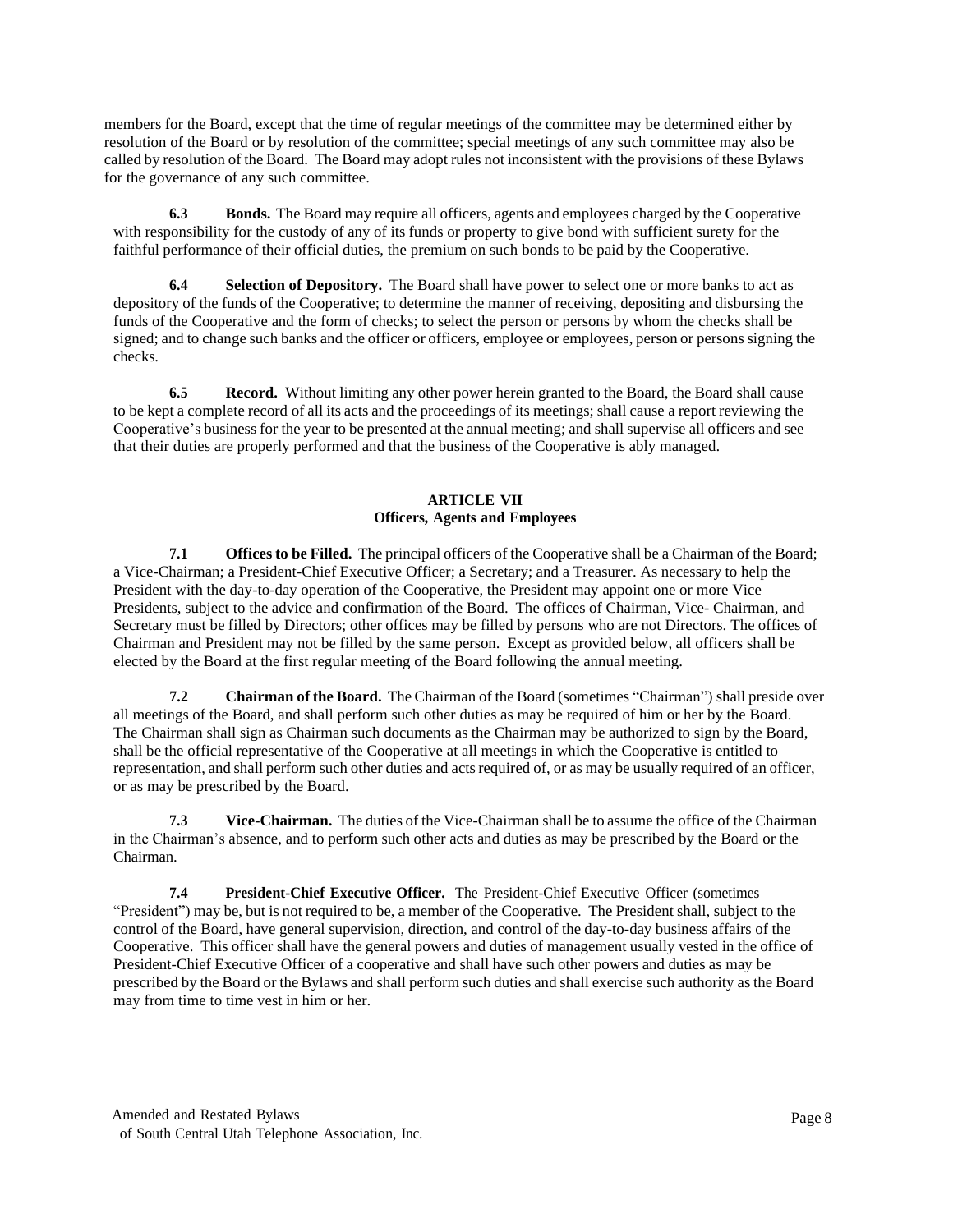**7.5 Vice President.** As necessary to help the President with the day-to-day operation of the Cooperative, the President may appoint one or more Vice Presidents, subject to the advice and confirmation of the Board. The duties of any Vice President shall be to perform such acts and duties as may be prescribed by the President.

- **7.6 Secretary.** The Secretary shall:
- A. Keep or cause to be kept a complete record of all meetings of the members, the Board, and its committees;
- B. Keep or cause to be kept membership records of the Cooperative;
- C. Sign on behalf of the Cooperative all papers which the Secretary is authorized by the Board to sign;
- D. Serve or cause to be served all notices required to be served by law or these Bylaws; and
- E. Keep or cause to be kept such records, make such reports and perform such other duties as may be required of the Secretary from time to time by the Board.

To assist the Secretary in the performance of the Secretary's duties, the Board may appoint an assistant secretary (or similarly titled position), who will not be an officer unless specifically named by the Board. The assistantsecretary shall perform such duties as are assigned by the Secretary, the Chairman, the President, or the Board.

**7.7 Treasurer.** The Treasurer shall be appointed by the Board. The Treasurer may, in the Board's discretion, also be the Chief Executive Officer or the Chief Financial Officer of the Cooperative. The Treasurer shall keep and maintain, or cause to be kept and maintained, adequate and correct books and records of accounts of the properties and business transactions of the Cooperative. The books of account shall at all reasonable times be open to inspection by any Director.

The Treasurer shall deposit all monies and other valuablesin the name and to the credit of the Cooperative with such depositories as may be designated by the Board. The Treasurer shall disburse the funds of the Cooperative as may be ordered by the Board, shall render to the Chairman and Directors, whenever they request it, an account of all of the Treasurer's transactions and of the financial condition of the Cooperative, and shall have other powers and perform such other duties as may be prescribed by the Board or the Bylaws.

**7.8 Removal of Officers.** Any officer may be removed by the Board whenever in its judgment the best interest of the Cooperative will be served thereby. Removal does not prejudice the rights, if any, of an officer under any contract of employment. Election or appointment as an officer shall not of itself create contract rights nor shall contractual right prohibit removal of an officer.

**7.9 Others.** The Board may also designate members or nonmembers as agents, attorney and/or auditors of the Cooperative.

#### **ARTICLE VIII Limitation of Liability and Indemnification**

**8.1 Limitation of Liability of Directors.** The personal liability of any director or officer of the Corporation is hereby eliminated except as expressly provided in Section 16-6a-822 through 16-6a-826 of the Act.

**8.2 Indemnification of Directors, Officers, Employees, Agents, and Others.** The Corporation, may, in accordance with and to the maximum and broadest extent permitted by Section 16-6a-901 through 16-6a-910 of the Act may indemnify each director, officer, employee, fiduciary, and agent of the Cooperative who was or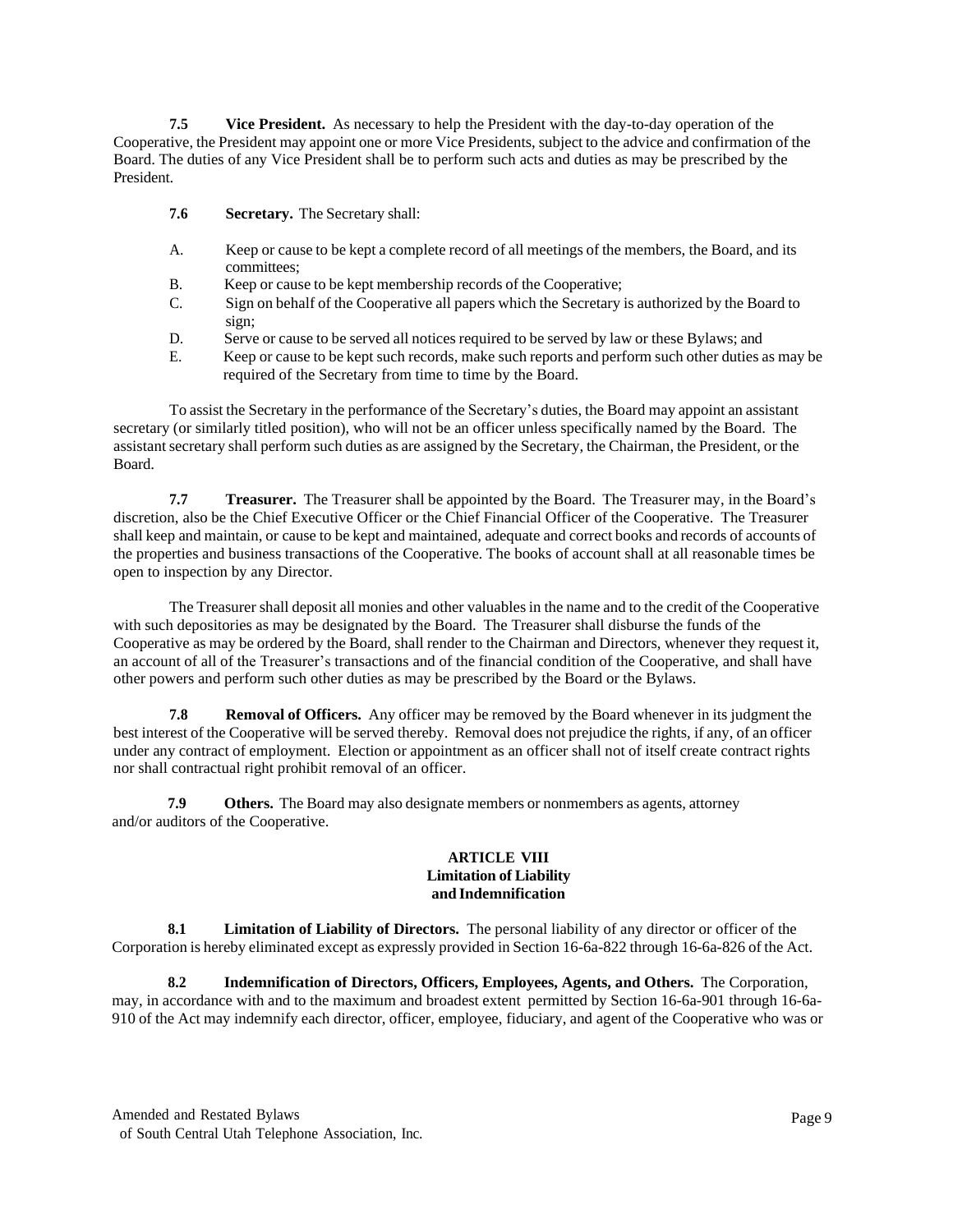is a party or is threatened to be made a party to any threatened, pending, or completed action, suit, or proceeding, whether civil, criminal, administrative, or investigative by reason of the fact that such person is or was a director, officer, employee, fiduciary, or agent of the Cooperative, or is or was serving at the request of the Cooperative at the request of the Cooperative as a director, officer, employee, fiduciary, or agent of another corporation, partnership, joint venture, trust, or other enterprise, against all expenses, attorneys' fees, judgments, fines, and amounts paid in settlement, actually and reasonably incurred by such person in connection with such action, suit, or proceeding.

In addition, the Cooperative may, to the extent permitted by the Act, pay to such person any and all expenses, including attorneys' fees, incurred in defending or settling such an action, suit, or proceeding in advance of the final disposition of the same, upon receipt of an undertaking by or on behalf of the director, officer, employee, fiduciary, or agent to repay such amount if it shall ultimately be determined by final judgment or other final adjudication that such person is not entitled to be indemnified by the Cooperative as authorized in this Article.

# **ARTICLE IX Nonprofit Operation**

**9.1 Interest or Dividends on Capital Prohibited.** The Cooperative shall at all times be operated on a cooperative nonprofit basis for the mutual benefit of its members. No interest or dividends shall be paid or payable by the Cooperative on any capital furnished by its members.

**9.2 Nonprofit Operations.** In the furnishing of communication services the Cooperative's operations shall be so conducted that all members will through their patronage furnish capital for the Cooperative. In order to induce patronage and to assure that the Cooperative will operate on a non-profit basis, the Cooperative is obligated to account on a patronage basis to all its members for all amounts received and receivable from the furnishing of communication services in excess of operating costs and expenses properly chargeable against the furnishing of communication services. Allsuch amountsin excess of operating costs and expenses at the moment of receipt by the Cooperative are received with the understanding that they are furnished by the members as capital, and shall be timely accounted for and apportioned on a patronage basis among the members involved, and shall be returned to such members either in the form of cash (including providing a credit on members statements) or capital credits (hereafter described).

Notwithstanding the preceding paragraph, if the Cooperative engages in the business of furnishing goods and services (other than communications services to members), all amounts received and receivable therefrom that are in excess of costs and expenses properly chargeable against the furnishing of such goods or services shall, insofar as permitted by law, be deemed retained capital as an unallocated reserve and used at such time and for such purposes as the Board shall determine, unless the Board otherwise determines to allocate such amount to the members on a patronage basis.

**9.3 Application of Patronage Capital to Indebtedness.** The Cooperative in itssole option may withhold at any time any and all patronage capital distributable to a member and apply the same to the indebtedness such member may owe the Cooperative. In such event, the Cooperative shall give the member written notice of the amount so applied.

**9.4 Allocation of Loss.** If there is a net loss in any year, the Board shall determine the method of allocation of such loss.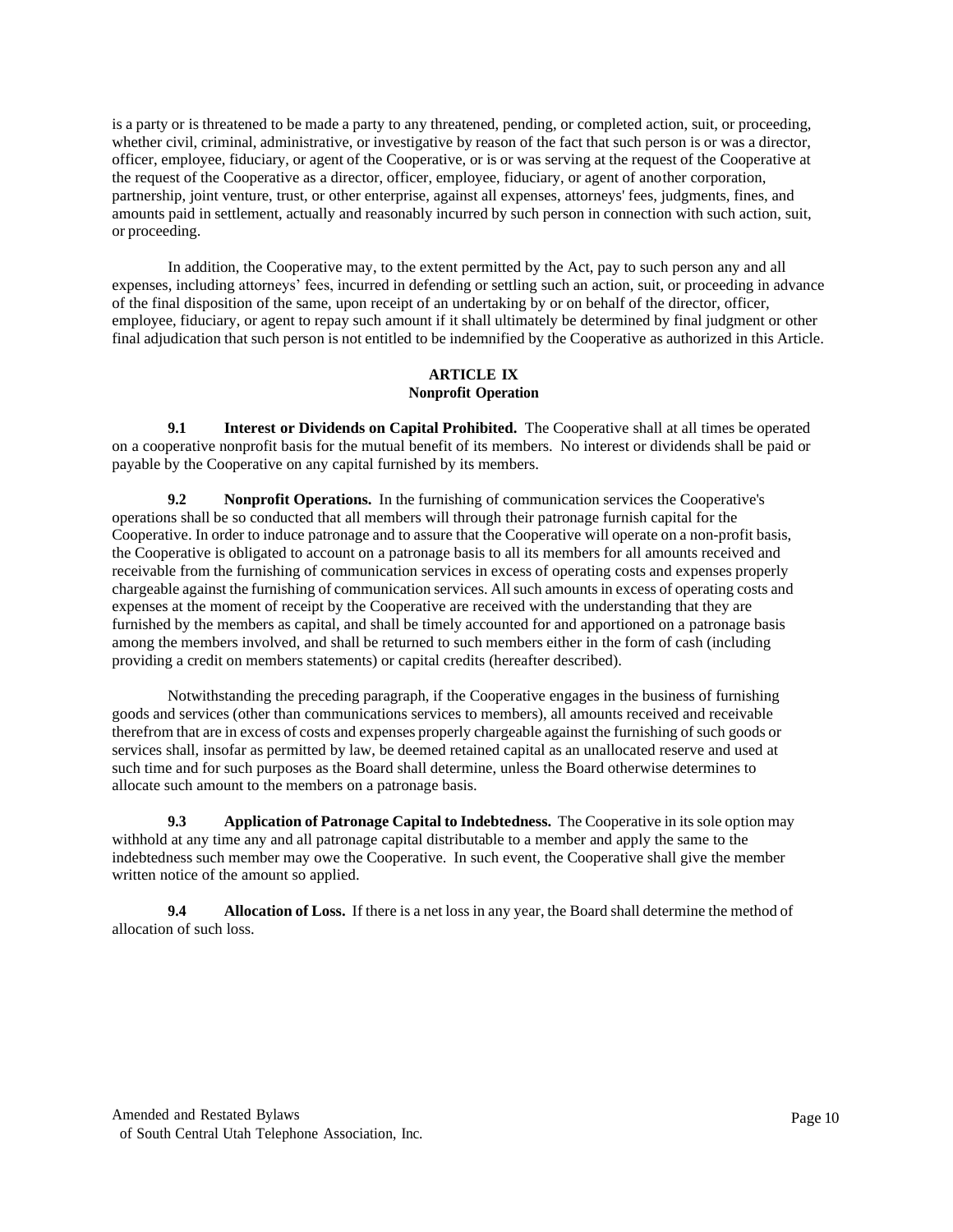# **ARTICLE X Capital**

**10.1 Member's Capital Credit Account.** The member's capital credit account in the Cooperative is a part of the capital of the Cooperative and shall consist of that portion of the amounts received by the Cooperative for providing communication services provided to members in excess of costs (or other goods or services if the Board determines that the amounts derived from the furnishing of such good or services that are in excess of costs and expenses properly chargeable against the furnishing of such goods and services should be allocated to members as described in the second paragraph of Section 9.2) not returned in cash to members and refunds of federal telephone excise taxes received by the Cooperative in behalf of its members. The Cooperative shall establish a separate account for each of its members and allocate to the member's capital credit account the portion of such member's capital credits to which the member is entitled. If allocations are made, the Cooperative shall notify each member of the amount of the capital credits allocated to the member's capital credit account within a reasonable time after the close of each fiscal year. Allocations, if any, shall be made in such manner as to record the year of allocation as an annual series of credits. No interest shall be payable on capital credits.

**10.2 Transferability.** Capital credits may be assigned only pursuant to signed, written instructions from the assigning member and only to:

- A. The heirs or devisees of a Deceased Member;
- B. The member's living trust in accordance with a uniform policy adopted by the Board;
- C. On written request of the member to the member's successor in occupancy in all or part of
- such member's premises served by the Cooperative; or
- D. To the Cooperative.

The Board, acting under policies of general application, may authorize other types or forms of assignments. A purported assignment that does not comply with this Section 10.2 will not be recognized on the records of the Cooperative and payments will be made in accordance with such records.

**10.3 Refund of Member Capital credits.** The Board from time to time shall determine what, if any, portion of the capital of the Cooperative reflected in the member capital credit accounts is not and will not be needed by the Cooperative and is available for refunding of such capital and payment of the capital credits, or any classification of such capital credits. If the money to be so distributed is not sufficient to pay all capital credits of any one fiscal year or any other selected classification of such capital credits, the sum to be paid shall be prorated among such capital credits. Any indebtedness due from the record holder of a capital credit to the Cooperative may be offset by the Cooperative before the payment of capital credit or any part thereof.

Upon the certification of the President, to the Board, that the cost of redeeming the capital credits of a member in a member's capital credit account up to a certain amount of such credits, but not in excess of \$5, exceeds the amount of such credits being redeemed, the Board may exclude from such retirement the capital credits of any member that would otherwise be retired but that are less than the amount so certified. The amount of capital credits so excluded shall be accumulated with future credits and paid when the cumulative amount exceeds \$5. If a member ceases to be a member with a cumulative amount owed of \$5 or less, the amount shall be thereupon credited to retained capital of the Cooperative.

**10.4 Early Refund of Member Capital credits.** Notwithstanding any other provision contained in these Bylaws, and subject to the limitations set forth in this Section 10.4, and after giving effect to an appropriate discount as determined by the Board in its sole discretion, upon application the Board may, but need not, redeem the capital credits of certain members under any of the following circumstances:

- A. A member dies.<br>B. A member cease
- A member ceases to be a member, due to hardship.
- C. A member isindebted to the Cooperative.
- D. A member ceases to be a member and is indebted to the Cooperative.

Amended and Restated Bylaws

of South Central Utah Telephone Association, Inc.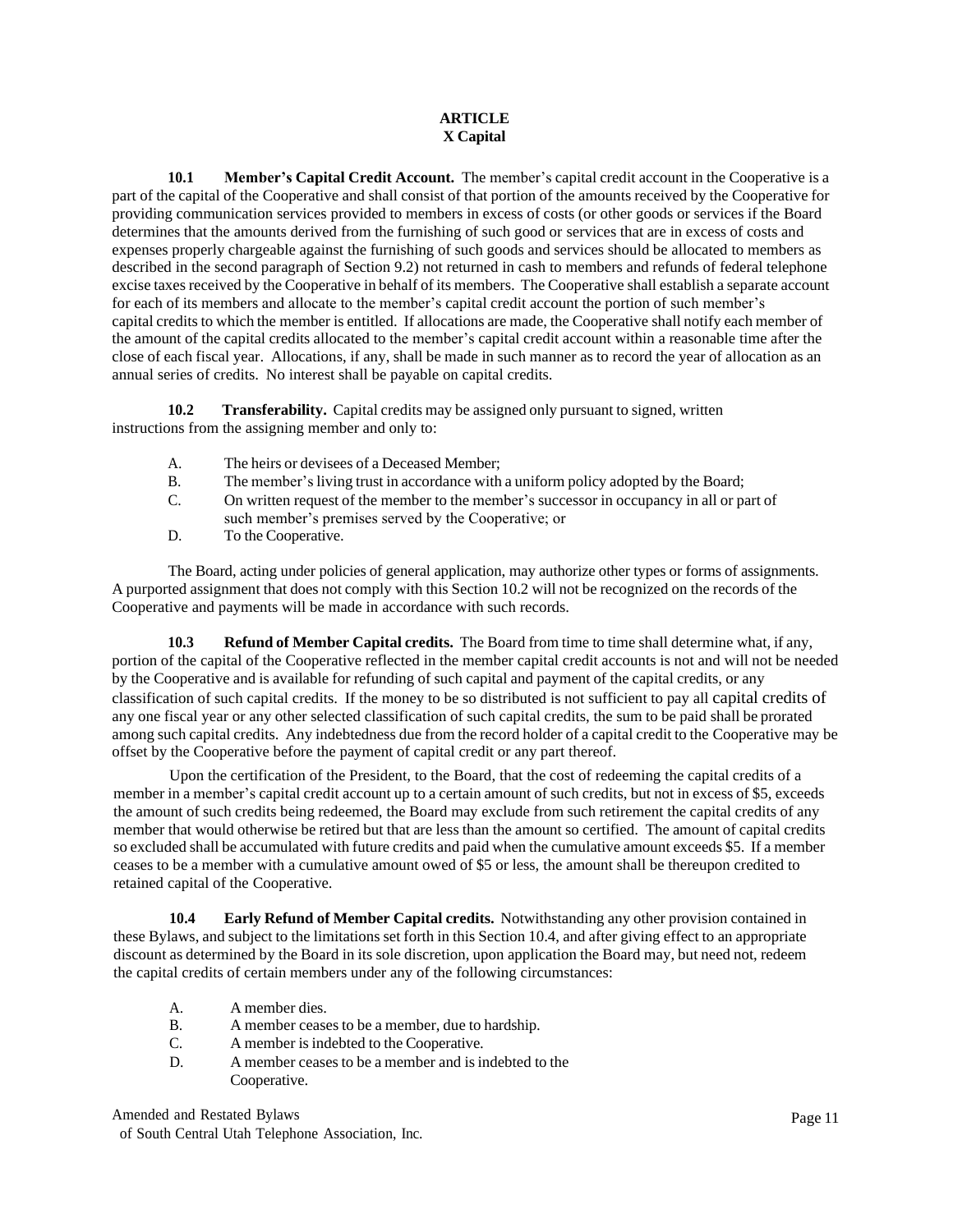E. Upon such good cause as the Board may so determine, provided, however that the financial condition of the Cooperative will not be impaired by such capital credit redemption.

The amount paid to qualifying membersshall not exceed any annual aggregate limitation established by the Board (the "Annual Aggregate Limitation"). If the Annual Aggregate Limitation is met and as a result qualifying members' capital credits are not refunded, then said members shall be qualified members in the next succeeding calendar year should the Board then authorize early refunds under this Section 10.4.

Any amount refunded under paragraph A of this Section 10.4 shall require the written request of (a) the legal representative of the estate of the Deceased Member or Deceased Joint Member or the devisees or heirs of the Deceased Member or Deceased Joint Member or (b) the successor trustee of a Deceased Member's living trust to which the member has assigned capital credits in accordance with Section 10.2 B.

With respect to the death of a spouse of a husband-wife joint membership ("Deceased Joint Member"), the Board may retire the Deceased Joint Member's one-half interest in the capital credits of the husband-wife joint membership in which the Deceased Joint Member was a spouse.

Any amounts refunded under paragraph B of this Section 10.4 shall require the written request of a member who so qualifies.

Any capital credit redemption under paragraphs C and D of this Section 10.4 may only be to the extent of the member's indebtedness. The refund may only be applied to the member's account in satisfaction of the member's indebtedness. Any capital credits remaining after satisfying the indebtedness will be refunded in accordance with Section 10.3. This right may, but need not, be used by the Cooperative in conjunction with Section 9.3.

**10.5 Capital credits Subordinate to Claims of Creditors.** The capital credits allocated to a member's capital credit account are subordinate in right to the claims of all creditors of the Cooperative.

**10.6 Credit Held by Divorced Members.** If capital credits in an capital credit account are held in the name of a husband and wife asjoint members, and the husband and wife are divorced, the Cooperative, unless otherwise notified in writing, shall be entitled to assume for all purposes under this Article X that the partiesto the divorce each has an equal interest in such capital credits.

**10.7 Assignment and Gift by Failure to Claim.** Notwithstanding any other provisions of the Bylaws, if any member or former member fails to claim any cash refund or redemption of capital credits or other payment from the Cooperative within three years after payment of the same has been available to him by notice or check mailed to him at his last address furnished to the Cooperative, such failure shall be and constitutes an irrevocable assignment and gift by such member or former member of such capital credit or other payment to the Cooperative. Failure to claim any such payment within the meaning of the section shall include the failure of such member or former member to cash any check mailed to him by the Cooperative at the last address furnished to the Cooperative. The assignment and gift provided for under this section shall become effective only upon the expiration of three (3) years from the date when such payment was made available to such member or former member. Unclaimed capital credits shall be used by the Cooperative in accordance with Utah Code Annotated § 54-3-26.